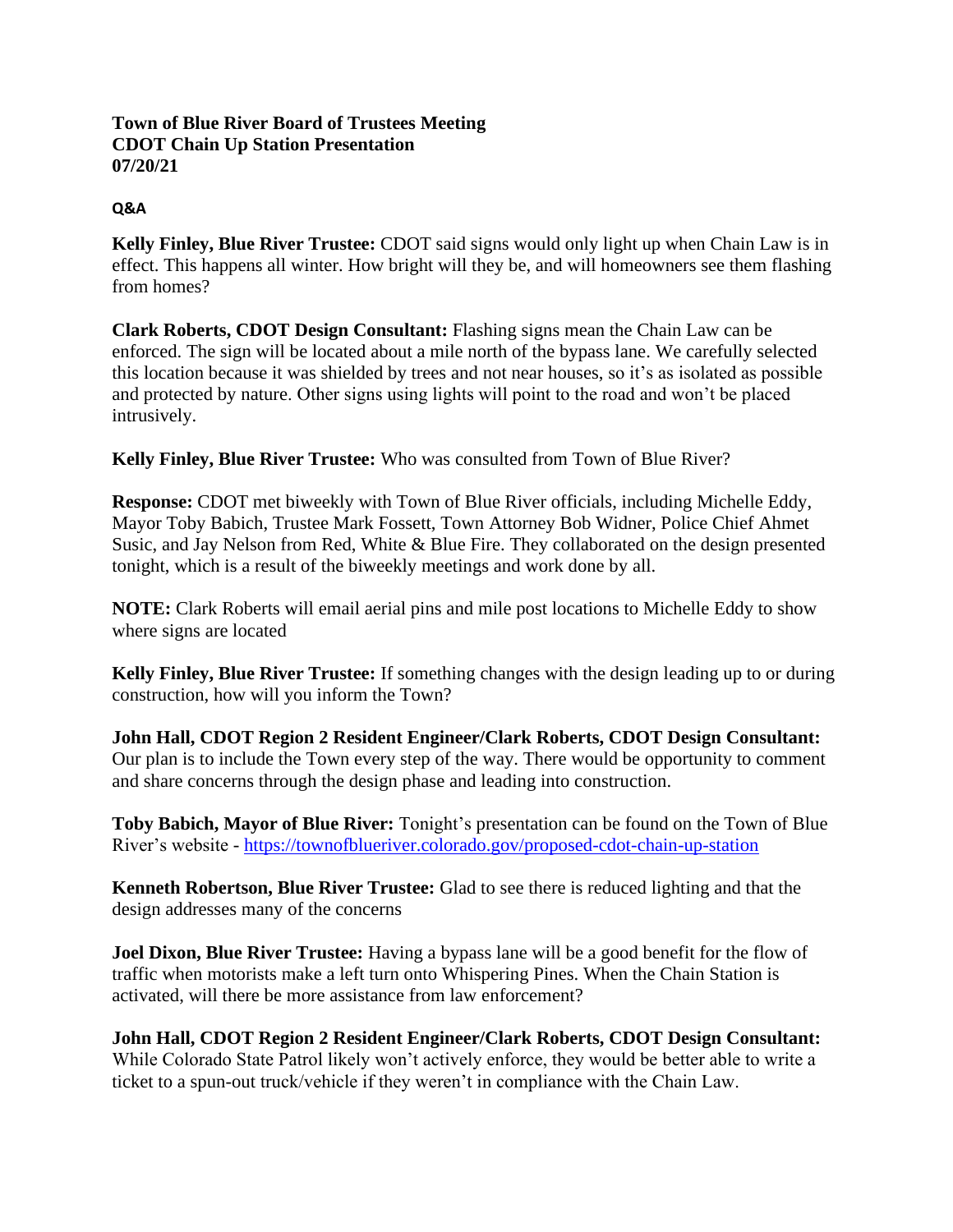**Joel Dixon, Blue River Trustee:** Why are we choosing this location instead of somewhere between Frisco and Breckenridge? There is a lot more real estate and safer areas.

**Clark Roberts, CDOT Design Consultant:** Chain station locations are selected so they are within close proximity to the mountain pass where a Chain Law would be put into effect. This is to help avoid wear and tear on the highway or creating a situation where a traction device wears off. Also, some motorists will pass a location thinking there will be place to chain up closer to the pass. We also try to avoid multiple small chain stations.

**Ahmet Susic, Blue River Police Chief:** Is CDOT talking about addressing the entire Traction Law

**John Hall, CDOT Region 2 Resident Engineer:** Yes, it will help support Traction Law for all vehicles. NOTE: CDOT cannot enforce.

**Ahmet Susic, Blue River Police Chief:** The Town of Blue River does not have the officers to respond and enforce.

**John Hall, CDOT Region 2 Resident Engineer:** The purpose of the chain up station is to get more vehicles to chain up and hopefully require less response from the Town of Blue River Police Department. There will not be any kind of advertisement that trucks should use this route.

**Michelle Eddy, Blue River Town Manager:** We have been working closely with CDOT, and they did a good job of addressing each concern. It was always friendly, but definitely required give and take to come up with the design. The new design takes away the lights and does a good job staying within the existing easement. It is not the huge impact we were originally thinking it would be.

**Kevin, Blue River Citizen:** Thanks to the Town of Blue River and CDOT for working together. The lights were the biggest issue. A big remaining factor is that trucks driving on CO 9 create noise and pollution. I talked with people in Summit County, and they aren't aware of the project. We moved here because we like the quiet and dark sky.

**Emily Wilfong, CDOT Project Public Information Manager:** Now that we have worked together with the Town of Blue River on a design and have presented the concept to the Board of Trustees and meeting attendees, our next step will be to push this information out Blue River residents and local stakeholders. This could be through public meetings and a website.

**Blue River Citizen:** Will there be any signs on I-70 that say there is a Chain Law in effect at Hoosier Pass or to advertise when Hoosier Pass is closed? When the Chain Law is not in effect, can cars pass slower moving trucks using the bypass lane? Can Breckenridge direct trucks away from Hoosier Pass during a snow event?